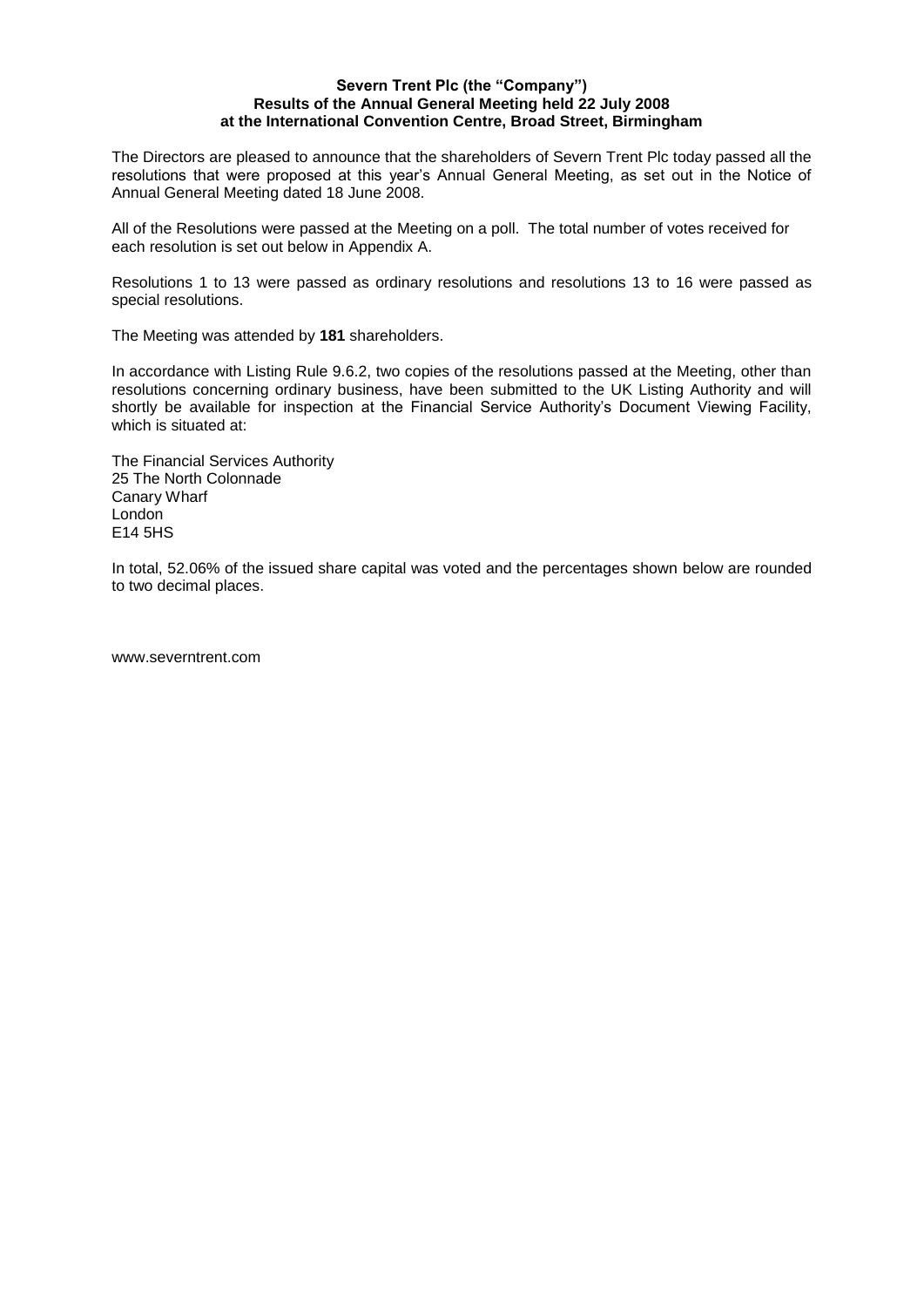## **Appendix A**

# **Resolution 1: to receive the Report of the Directors and the audited accounts for the year ended 31 March 2008**

| For         | Against | Withheld |
|-------------|---------|----------|
| 122,418,674 | 167.097 | 28,278   |
| 99.86%      | 0.14    |          |

## **Resolution 2: to declare a final dividend in respect of the year ended 31 March 2008 of 41.29 pence for each ordinary share of 97 17/19 pence**

| For         | <b>Against</b> | Withheld |
|-------------|----------------|----------|
| 122,605,134 | 4.137          | 4.006    |
| 100.00%     | 0.00%          |          |

## **Resolution 3: to reappoint Tony Ballance as a Director**

| For         | <b>Against</b> | Withheld  |
|-------------|----------------|-----------|
| 120,921,402 | 580.060        | 1,112,369 |
| 99.52%      | 0.48%          |           |

## **Resolution 4: to reappoint Martin Kane as a Director**

| For         | <b>Against</b> | Withheld  |
|-------------|----------------|-----------|
| 120,919,580 | 584.659        | 1,108,992 |
| 99.52%      | 0.48%          |           |

#### **Resolution 5: to reappoint Martin Lamb as a Director**

| For         | <b>Against</b> | Withheld |
|-------------|----------------|----------|
| 122,031,669 | 505.937        | 75.625   |
| 99.59%      | $0.41\%$       |          |

### **Resolution 6: to reappoint Baroness Noakes as a Director**

| For         | <b>Against</b> | Withheld |
|-------------|----------------|----------|
| 121,935,469 | 601.634        | 75.289   |
| 99.51%      | 0.49%          |          |

## **Resolution 7: to reappoint Andy Smith as a Director**

| For         | <b>Against</b> | Withheld  |
|-------------|----------------|-----------|
| 120,898,448 | 604.649        | 1,110,134 |
| 99.50%      | $0.50\%$       |           |

#### **Resolution 8: to reappoint Bernard Bulkin as a Director**

| For         | <b>Against</b> | Withheld |
|-------------|----------------|----------|
| 121,786,141 | 730.466        | 95.783   |
| 99.40%      | $0.60\%$       |          |

## **Resolution 9: to reappoint Richard Davey as a Director**

| For         | <b>Against</b> | Withheld |
|-------------|----------------|----------|
| 121,993,203 | 549.129        | 71.500   |
| 99.55%      | 0.45%          |          |